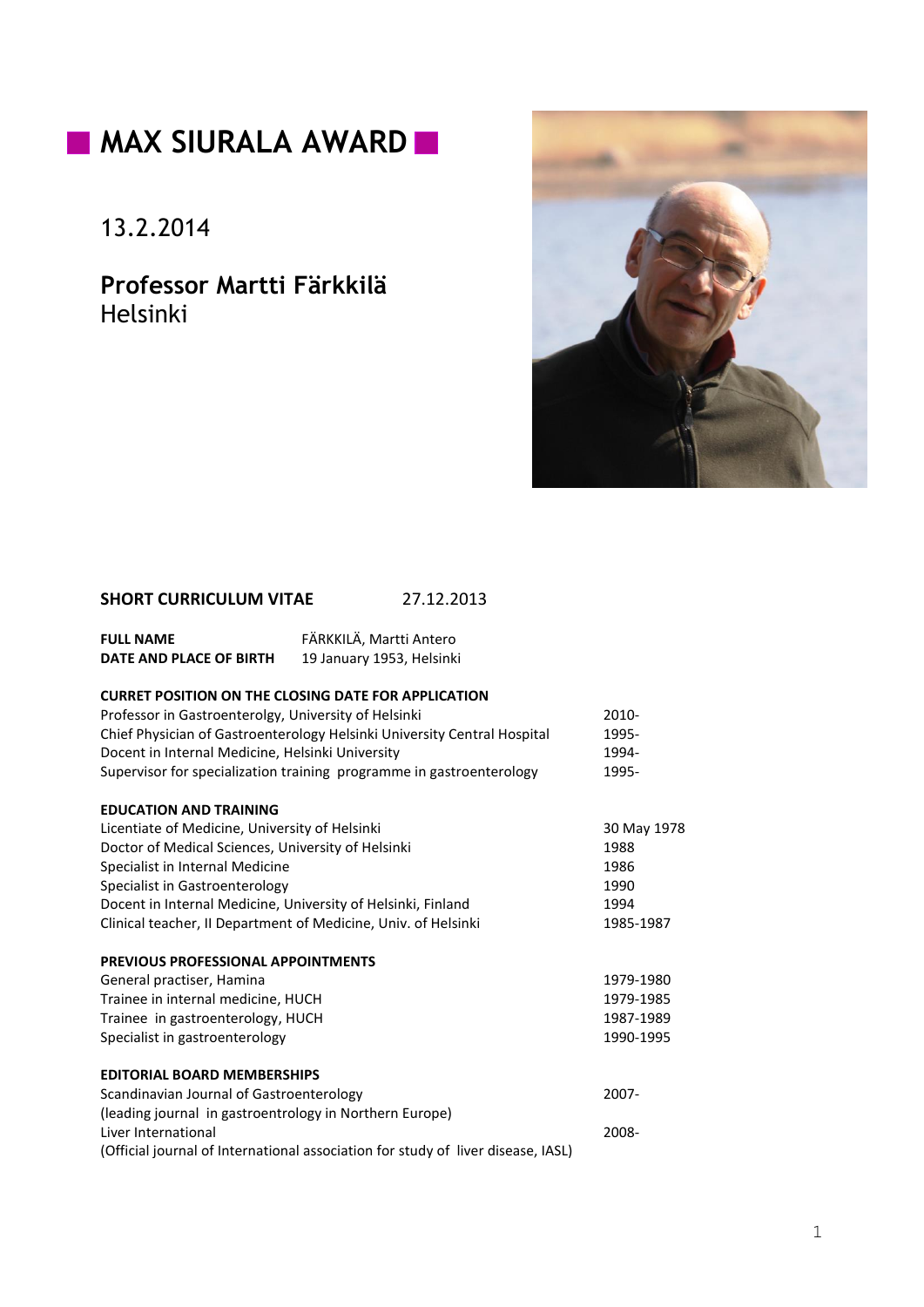#### **MEMBERSHIPS IN SCIENTIFIC SOCIETIES**

| Finnish Society of Gastroenterology | 1988 |
|-------------------------------------|------|
|-------------------------------------|------|

| <b>THING OCICLY OF GASH OCHLETOIORY</b> |                                                     | - 200     |
|-----------------------------------------|-----------------------------------------------------|-----------|
|                                         | Vice president                                      | 1999-2000 |
| $\equiv$                                | President                                           | 2001-2002 |
|                                         | Member of Board                                     | 1992-1993 |
|                                         |                                                     | 1999-2002 |
| The Finnish Medical Society Duodecim    |                                                     |           |
|                                         | Member                                              | 1976-     |
|                                         | Finnish Foundation for Gastroenterological Research | 1994-     |
|                                         | President                                           | 2008-     |

### **OTHER ACADEMIC AND PROFESSIONAL MERITS AND ACTIVITIES**

Examiner for doctoral dissertations

- Aitola P. Primary sclerosing cholangitis. Tampere University 1995
- Silvennoinen J. Bone disorders in inflammatory bowel disease. Oulu University 1996.
- Heikkinen M. Dyspepsia in general practice. Population based study. Kuopio University 1997.
- Pakarinen M. Lipid metabolism during postresectional adaptation of intact and autotransplanted porcine ileum. Helsinki University 1997
- Kokkola A. Helicobacter pylori infection, atrophic gastritis, and cytogenetic abnormalities as risk factors for gastric carcinoma. Helsinki University 1998
- Miettinen TE. Gallstone disease and cholesterol metabolism. Helsinki University 1999.
- Niemi Mari. The role of apolipoprotein E in gallstone disease, colorectal cancer and gastrointestinal cell regulation. Oulu 2000.
- Vento P. Nitric oxide and neuropeptides in the gut. Changes in ulcerative colitis, pouchitis and short bowel syndrome. Helsinki University 2001.
- Laukkarinen J. The effect of thyroxine on biliary motility. Tampere University 2002
- Peräaho M. Dietary aspects in the diagnosis and treatment of coeliac disease. University of Tampere University 2007.
- Åberg Fredrik: Long-term clinical outcome after liver transplantation. Helsinki University 2010.

Supervisor for doctoral dissertation in Helsinki University:

- Voutilainen M. Chronic inflammation and intestinal metaplasia at squamocolumnar junction: their associations with gastro-oesophageal reflux disease. Supervised with prof P.Sipponen)2000.
- Koskenpato J. Helicobacter pylori and functional dyspepsia. 2001
- Kuisma J. Inflammation in ileal pouch: associated factors and long term prognosis. 2002
- Rautiainen H. Epidemiology and treatment options of primary biliary cirrhosis. 2008
- Koivisto T. Helicobacter pylori: resistance and treatment results in Finland. 2008
- Punkkinen J. Gastric motility: Measurements, symptoms and therapy. 2008 (Supervised with Dr J. Koskenpato)
- Sipponen T. Noninvasive monitoring of activity in Crohn´s disease. 2009.
- Hillilä M. Irritable bowel syndrome in general population: epidemiology, co morbidity, and societal costs. 2010.
- Haapamäki J. Health related Quality of life, symptoms and co morbidity in Inflammatory bowel disease (Supervised together with doc P.Arkkila). 2011.
- af Björkesten C-G. Monitoring treatmentresponse in Crohn's diasease. 2014
- Jussila A. Inflammatory bowel disease in Finland; epidemiology, malignancies and mortality. 2014

Supervisor for ongoing doctoral dissertations:

- Molander P . When to stop biologics in IBD.
- Malmi H. Peptic ulcer disease in Finland
- Barner-Rasmussen N. PSC: epidemiology, prognosis, comorbidities and mortality.
- Boyd Sonja: The value of bile duct brush cytology in progression and dysplasia detection in PSC patients.
- Puustinen Lauri. Autoimmune hepatitis.
- Puolanne Anna-Maija: Monitoring IBD
- Sahlman Perttu. Alcohol liver disease